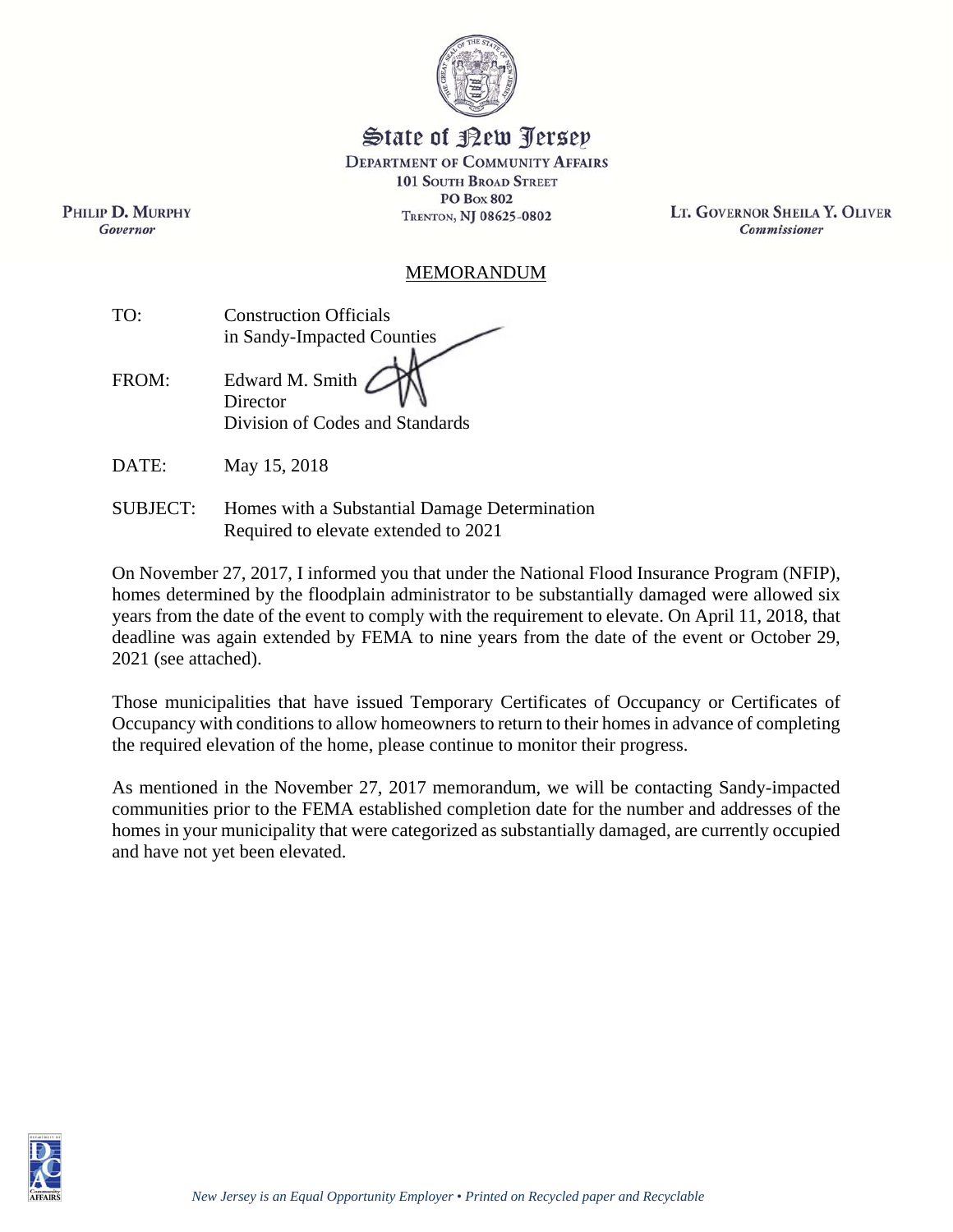

W-18010

#### April 11, 2018

MEMORANDUM FOR: Write Your Own (WYO) Company Principal Coordinators and the National Flood Insurance Program (NFIP) Direct Servicing Agent

FROM:

David I. Maurstad

Assistant Administrator for Federal Insurance Federal Insurance and Mitigation Administration

l

SUBJECT: Three-Year Extension of Deadline for Completing ICC Claims Resulting from Superstorm Sandy

#### **I. Background**

The Standard Flood Insurance Policy (SFIP) provides Increased Cost of Compliance (ICC) coverage to pay up to \$30,000 towards the cost of floodproofing (non-residential only), relocating, elevating, or demolishing an insured building required to become compliant with state or local floodplain management laws or ordinances following a flood loss.<sup>1</sup> In general, policyholders claiming ICC must complete eligible work within six years from the date of loss.<sup>2</sup>

## **II. Extension of ICC Deadline**

Most policyholders required to bring their properties into compliance with their communities' floodplain management laws following Superstorm Sandy have completed the required work and received appropriate compensation under their SFIP's ICC coverage. However, a small number of policyholders has not completed the required compliance work due to external factors beyond their control, such as participation in the Sandy Claims Review, various recovery grant programs, or delayed substantial damage declarations in some communities.

To provide these policyholders with a reasonable opportunity to complete their ICC claims, I am extending the deadline for completing ICC claims from Superstorm Sandy by an additional three years. Policyholders affected by Superstorm Sandy may now complete their ICC claims no later than the nine-year period following the date of loss.

This extension also includes ICC claim assignments to communities for the non-federal cost-share match in conjunction with a FEMA-funded mitigation grant project related to Sandy.

<sup>&</sup>lt;sup>1</sup> See *Standard Flood Insurance Policy*, 44 CFR Part 61, Appendix A(1)-(3), Article III.D.

<sup>&</sup>lt;sup>2</sup> See SFIP Art. III.D.5.e.(2) (requiring completion of ICC work within two years of date of loss); WYO Bulletin W-15038 (Aug. 10, 2015) (extending deadline for completing ICC work to six years from date of loss for all losses occurring on or after January 1, 2011).